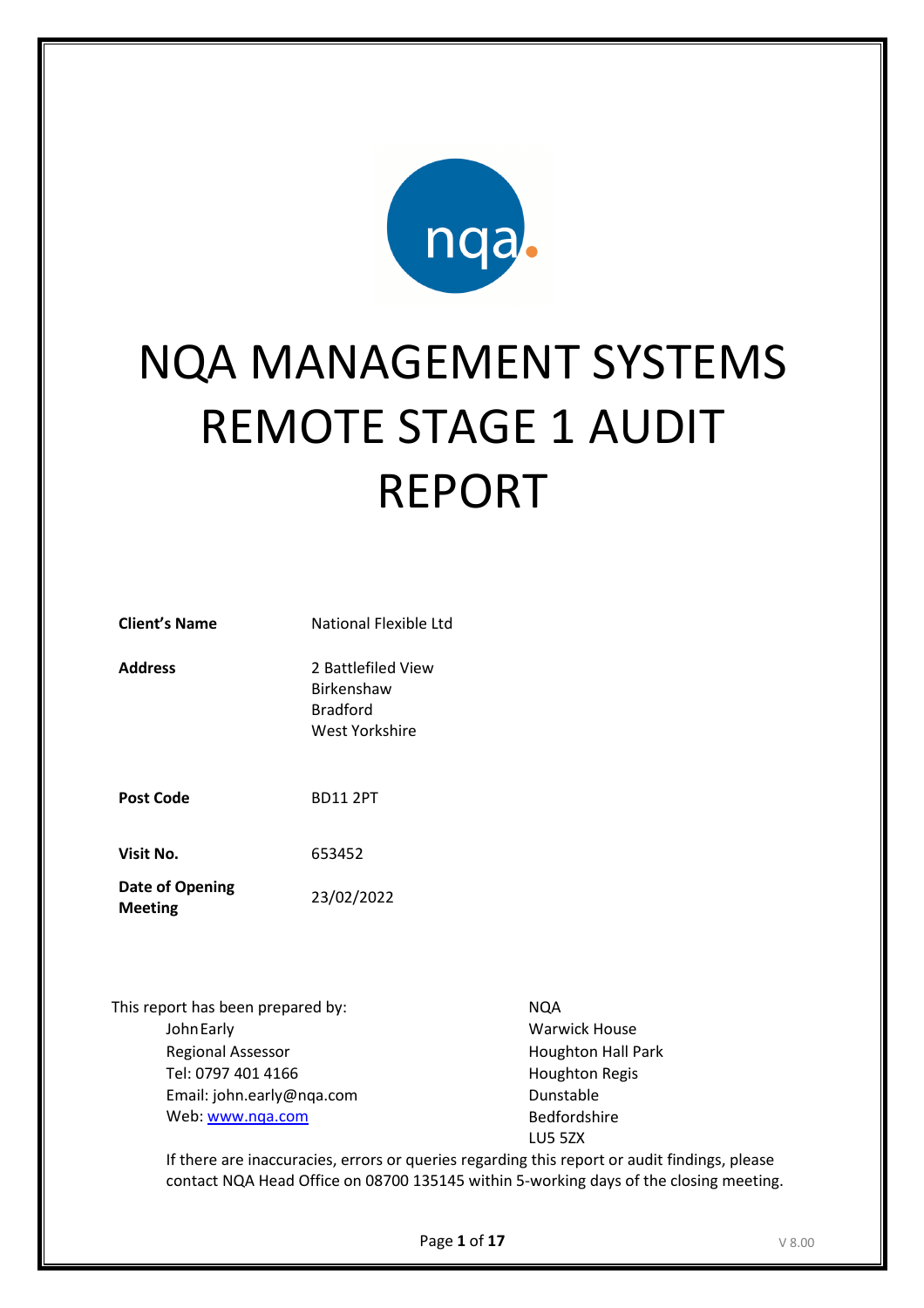

| <b>Client's E-Mail</b>                           | caroline@nationalflexible.net |                                    |    |                        |     |
|--------------------------------------------------|-------------------------------|------------------------------------|----|------------------------|-----|
| <b>Relevant Standard(s)</b>                      | ISO 14001:2015                |                                    |    |                        |     |
| <b>Number of Employees</b><br>(fte within scope) | 48                            | <b>Visit Duration</b><br>(in days) | -1 | <b>Certificate VUD</b> | n/a |

This visit was satisfactory, an assessment is scheduled.

No findings were raised

The following action should be taken by the client: No action required

| <b>NQA Audit Team</b> |            | <b>Client</b>  | <b>Position</b>           | Attendance |
|-----------------------|------------|----------------|---------------------------|------------|
| <b>Lead Assessor</b>  | John Early | Caroline Clay  | QA Manager                | Remote     |
| Member 1              |            | Andrew Burden  | Ops Manager               | Remote     |
| Member 2              |            | Ruth Kilbourne | <b>System Facilitator</b> | Remote     |
|                       |            |                |                           |            |
|                       |            |                |                           |            |

Note: The client is reminded that the NQA Regulations Relating to Registration can be found on the NQA website: www.nqa.com/regs

### Details of Changes:

| Type of action or change required | <b>Action required</b> | <b>Notes</b> |
|-----------------------------------|------------------------|--------------|
| <b>Client Name Change</b>         |                        |              |
| <b>Change of Address</b>          |                        |              |
| Scope Change                      |                        |              |
| <b>Contact Change</b>             |                        |              |
| Number of Employees Change        |                        |              |
| Special Visit Recommended         |                        |              |
| Other                             |                        |              |

The red colour coding indicates where the standard prescribes that documented information is required and *amber* indicates that it may be a requirement, (depending on context, risk, etc).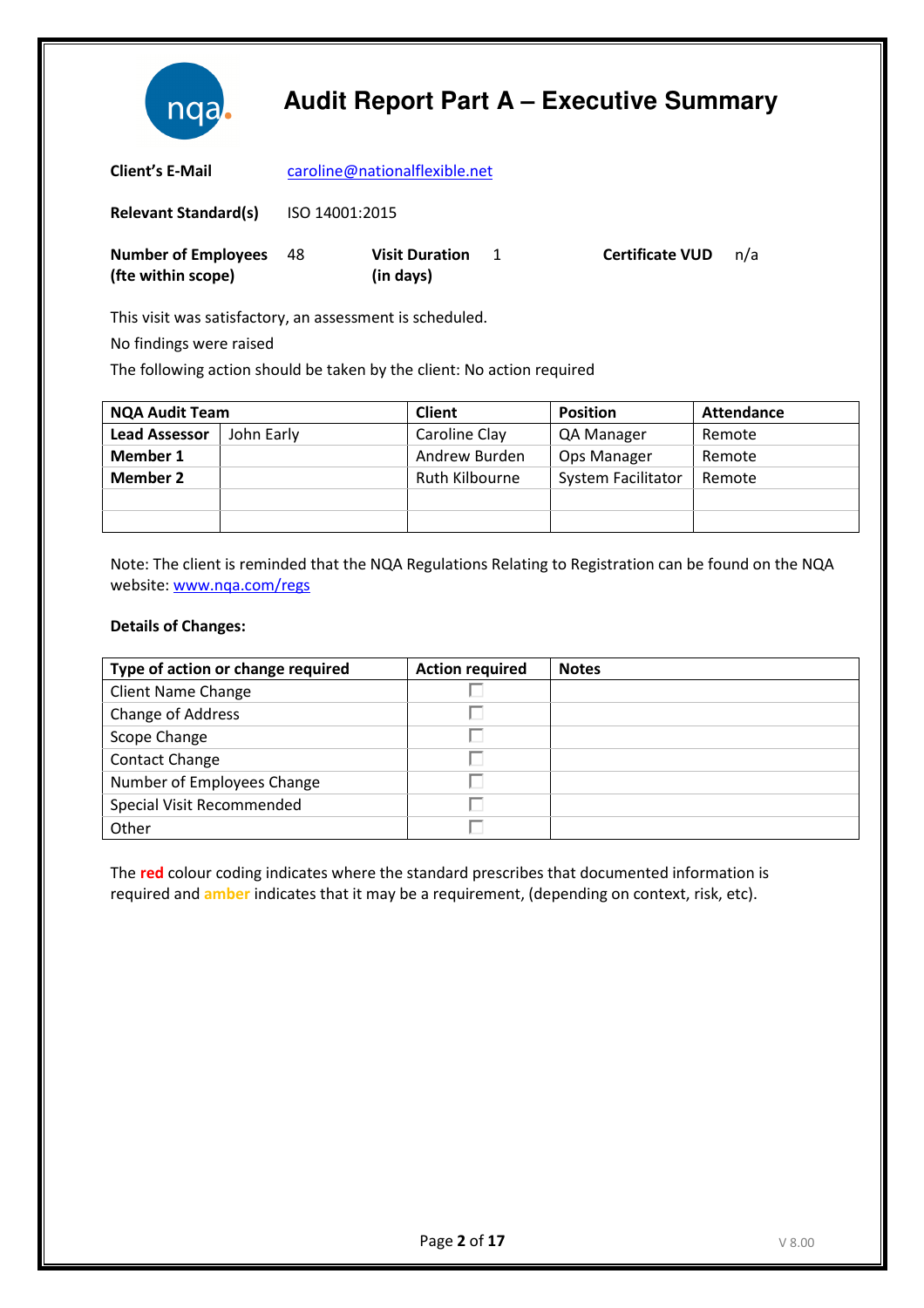

### **Executive Summary:** The following shall be included:

- positive observations;
- brief details of any areas of concern, including any trends detected;
- whether the controls in respect of the processes appear appropriate for the associated risks and opportunities;
- a conclusion as to whether it is appropriate to progress to stage 2

Successful Stage 1 visit to ISO 14001: 2015 - This audit was undertaken fully remotely

#### Positive observations:

A focused environmental management system aligned to the ISO 14001:2015 standard. Process objectives and measures have been established for each of the seven core processes. Management review and internal audit have been aligned to the requirements of ISO 14001:2015. This one day Stage 1 audit covers the ISO 14001:2015 elements of the EMS.

#### Areas of concern:

No areas of concern have been identified.

#### Alignment of control of processes:

Process controls are considered appropriate to the associated risks and opportunities identified in the risk analysis (SWOT format) in the Environmental Business Analysis document, 2 September 2021.

#### Conclusion:

Successful Stage 1 audit. The organization is ready to proceed towards the Stage 2 audit to ISO 14001: 2015.

Number of AoCs raised: 0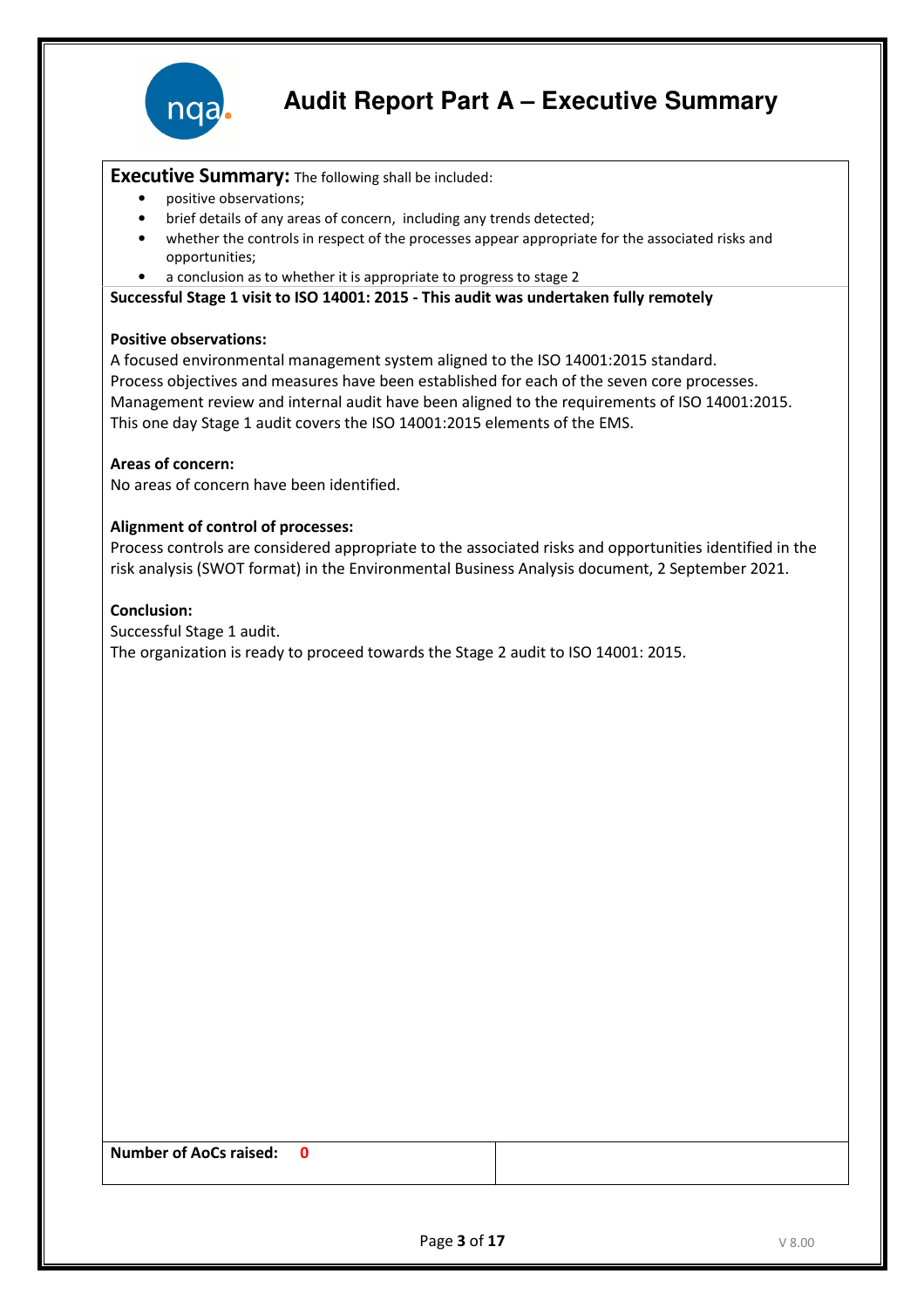

### Audit Findings

| Ref<br>No. | <b>Clause</b><br>No. | <b>Details of AoCs raised.</b><br>Reference documents, records, etc. as applicable | AoC ref |
|------------|----------------------|------------------------------------------------------------------------------------|---------|
|            |                      | <b>Intentionally blank</b>                                                         |         |
|            |                      |                                                                                    |         |
|            |                      |                                                                                    |         |
|            |                      |                                                                                    |         |
|            |                      |                                                                                    |         |
|            |                      |                                                                                    |         |
|            |                      |                                                                                    |         |
|            |                      |                                                                                    |         |
|            |                      |                                                                                    |         |
|            |                      |                                                                                    |         |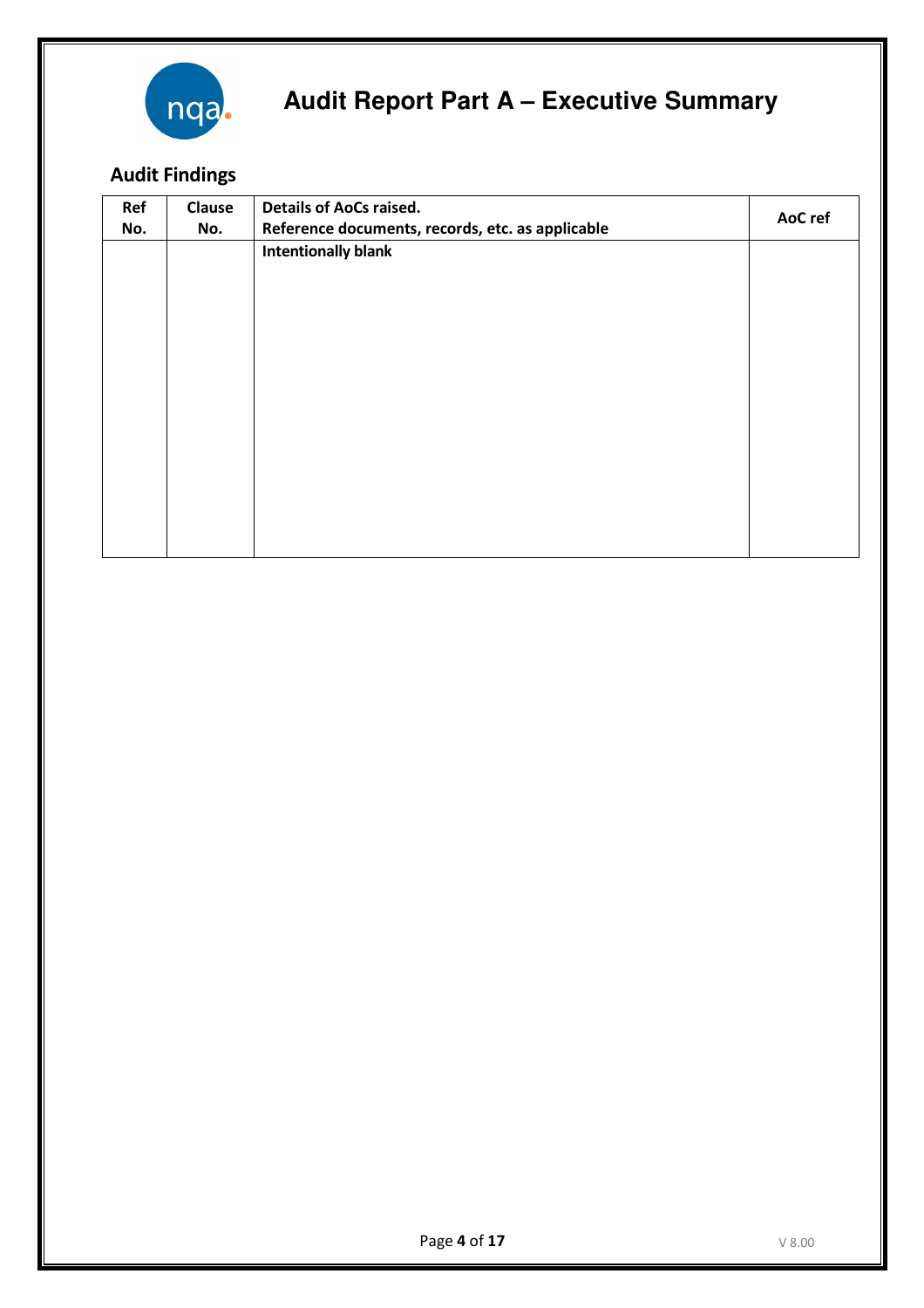

Details of processes and activities seen, persons met or interviewed, documented information viewed, etc.

#### Opening / Closing Meetings:

Opening and closing meetings were performed in accordance with NQA Form 335. The objective of the audit was to confirm that the management system had been established and implemented in accordance with the requirements of the audit standard.

#### Site tour:

A site tour was not possible at this remote stage 1 audit.

This remote audit was carried out utilising: Telephone, internet, websites, emails, electronic files such as scans, jpegs, Word documents, Excel spread-sheets et cetera.

Note that the assessor has a long professional relationship with the company and is familiar with its personnel, business premises, operations and business sector.

### Scope:

The proposed scope of registration is:

Conversion of laminated, polypropylene, polyethylene, amorphous polyethylene terephthalate, polyamide, (polyester) Surlyn, metallised; APET, OPA, EVOH, OPP, LLDPE, PVdC with barrier coating and anti-fog properties, slit, rewind and hot needle perforation into reels of film for the food, beverage and associated industries.

This is the same as the scope registered with NQA for the organisation's ISO 9001:2015 registration. It is confirmed as appropriate.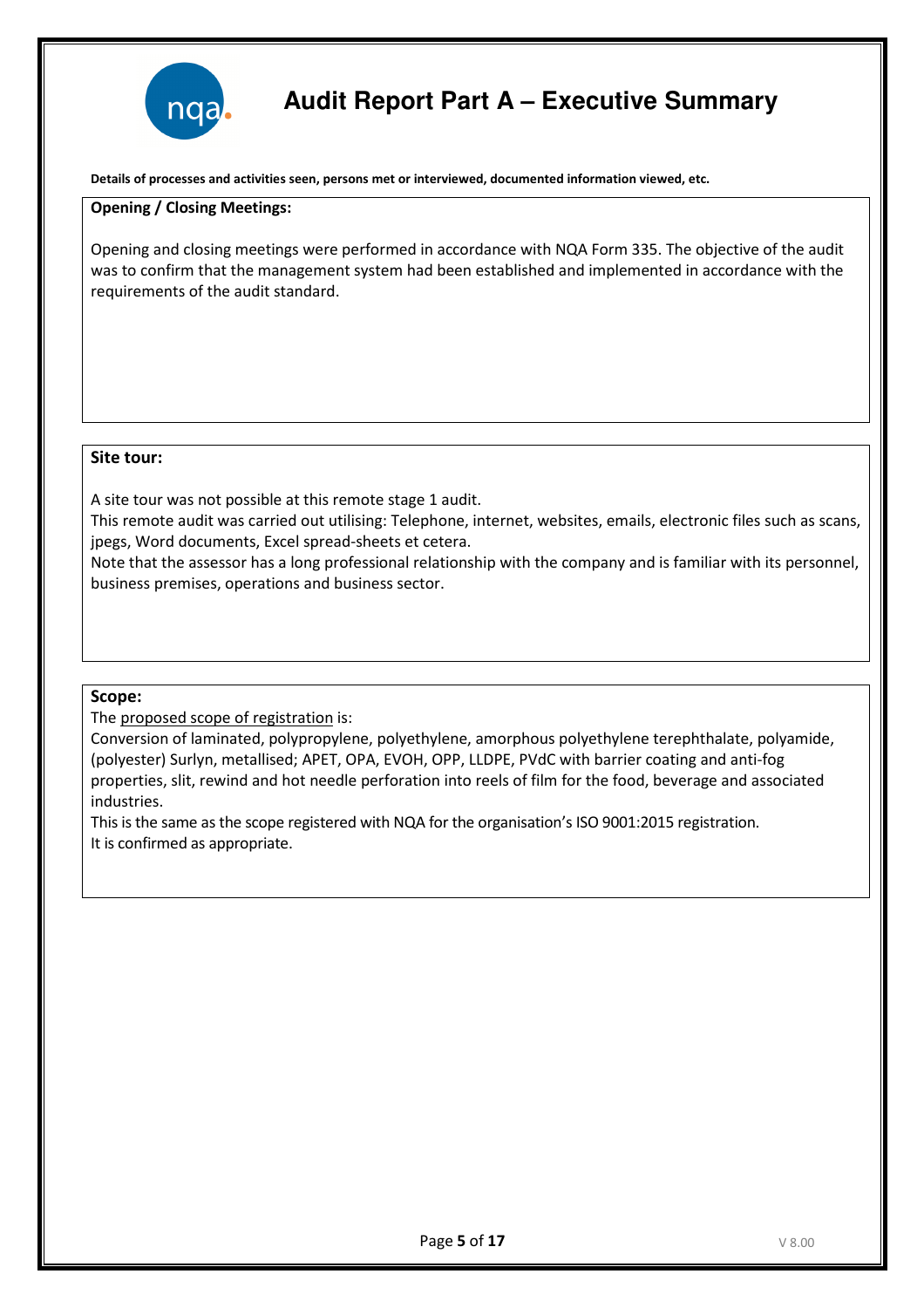

| <b>Clause</b>                                 | Clause | Evidence sources - eg:                       | <b>Other comments</b> | Action required for Stage 2, |
|-----------------------------------------------|--------|----------------------------------------------|-----------------------|------------------------------|
|                                               | number | documented information/ discussions/         |                       | where relevant               |
|                                               |        | other                                        |                       | <b>Ref AoC</b>               |
| <b>Clause 4 - Context of the organization</b> |        |                                              |                       |                              |
| Understanding the                             | 4.1    | The company is a specialist supplier and     |                       |                              |
| organisation and its context                  |        | converter of food grade packaging.           |                       |                              |
|                                               |        | It defines its:                              |                       |                              |
|                                               |        | <b>Business environment:</b>                 |                       |                              |
|                                               |        | UK.                                          |                       |                              |
|                                               |        | Markets:                                     |                       |                              |
|                                               |        | Food manufacturers and contract              |                       |                              |
|                                               |        | packagers.                                   |                       |                              |
|                                               |        | Suppliers:                                   |                       |                              |
|                                               |        | Specialist polymer film                      |                       |                              |
|                                               |        | manufacturers and printers.                  |                       |                              |
|                                               |        | Competitors:                                 |                       |                              |
|                                               |        | Board review (commercially                   |                       |                              |
|                                               |        | confidential).                               |                       |                              |
|                                               |        | Ref: Business Analysis (SWOT format).        |                       |                              |
| Understanding the needs                       | 4.2    | Parties requiring safe, legal food contact   |                       |                              |
| and expectations of                           |        | packaging to BRC standard.                   |                       |                              |
| interested parties.                           |        | Ref: Business Analysis (SWOT format).        |                       |                              |
| Determining the scope of                      | 4.3    | Conversion of laminated, polypropylene,      |                       |                              |
| the EMS                                       |        | polyethylene, amorphous polyethylene         |                       |                              |
|                                               |        | terephthalate, polyamide, (polyester)        |                       |                              |
|                                               |        | Surlyn, metallised; APET, OPA, EVOH, OPP,    |                       |                              |
|                                               |        | LLDPE, PVdC with barrier coating and anti-   |                       |                              |
|                                               |        | fog properties, slit, rewind and hot needle  |                       |                              |
|                                               |        | perforation into reels of film for the food, |                       |                              |
|                                               |        | beverage and associated industries.          |                       |                              |
|                                               |        | Ref: EMS Section 4.3.                        |                       |                              |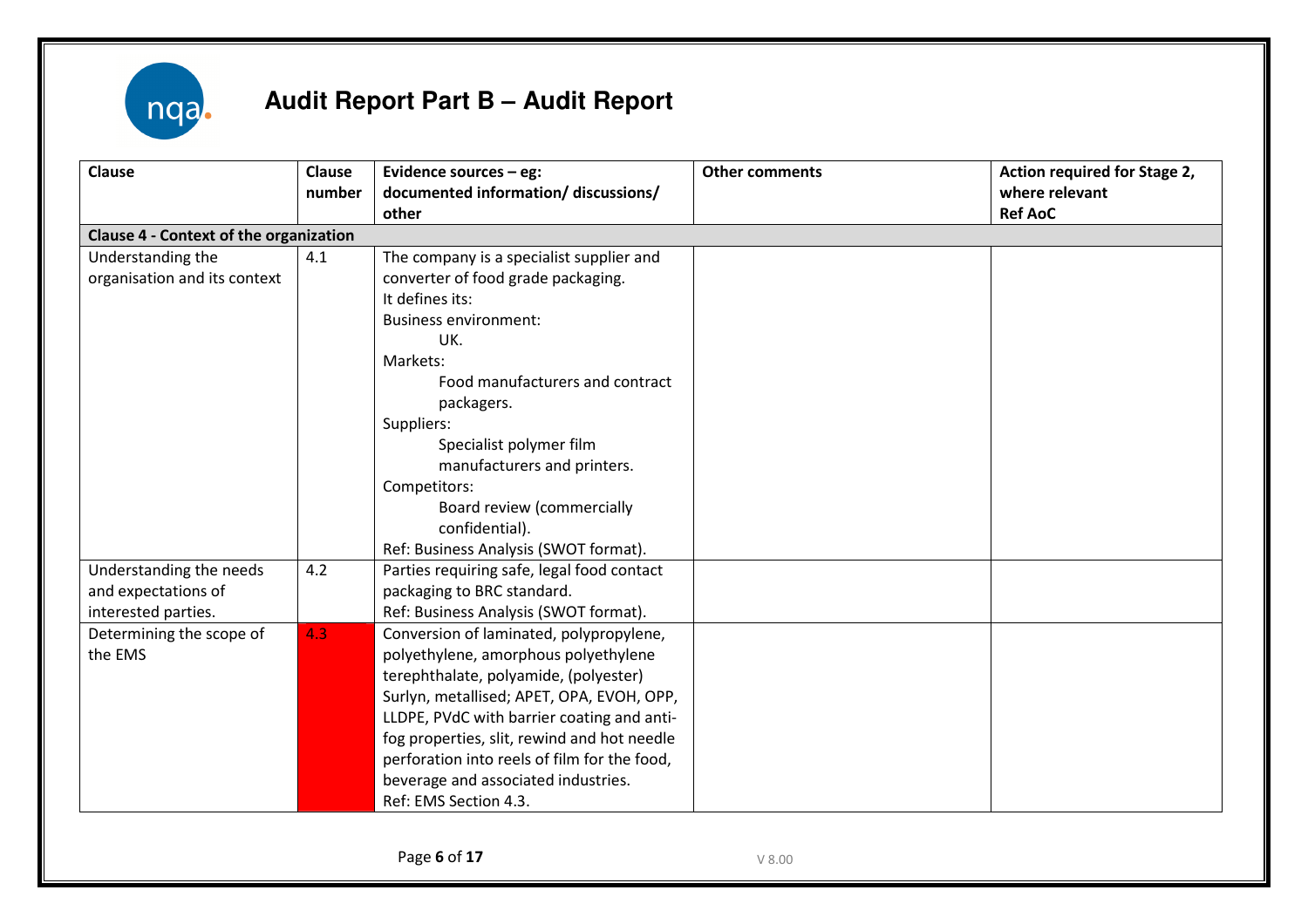

| <b>Environmental Management</b>                               | 4.4 | Documented:                                                                     |
|---------------------------------------------------------------|-----|---------------------------------------------------------------------------------|
| System                                                        |     | Environmental Management System (issue                                          |
|                                                               |     | $1$ ).                                                                          |
|                                                               |     | Process documents in procedure format.                                          |
|                                                               |     | E.g: EP 12: Waste Management.                                                   |
| <b>Summary of clause 4:</b>                                   |     |                                                                                 |
| Requirements relating to clause 4 are confirmed as addressed. |     |                                                                                 |
| Process objectives and measures have been defined:            |     |                                                                                 |
| Objective:                                                    |     | To determine external and internal environmental issues.                        |
| Measure:                                                      |     | Generation of an accurate aspects listing, with annual review.                  |
| Objective:                                                    |     | To determine who and what constitutes interested parties.                       |
| Measure:                                                      |     | Generation of an interested parties' index, and to consider their requirements. |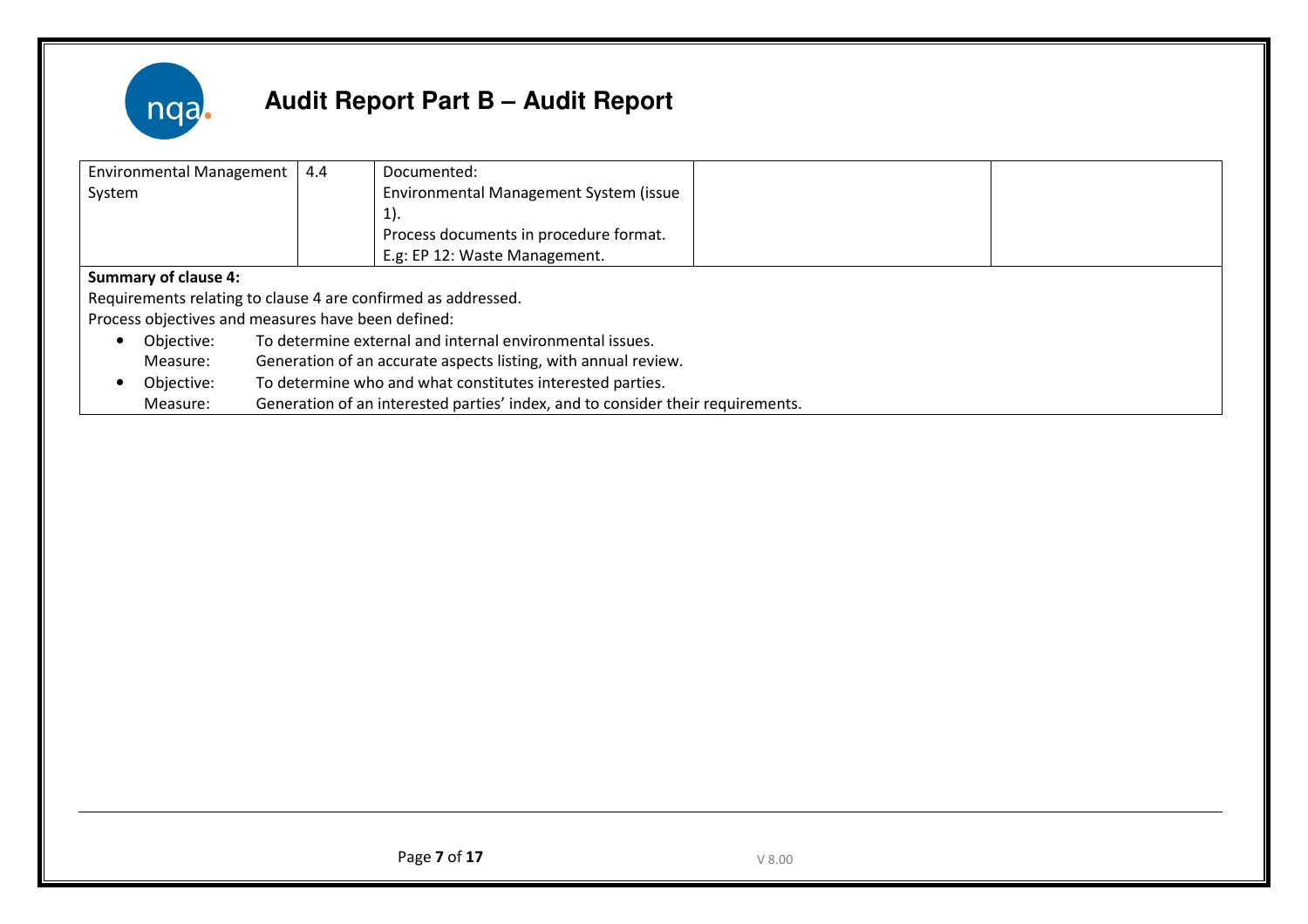

| <b>Clause 5 - Leadership</b>                            |     |                                                                                                                                                                                                                                                                                                                                                                                                                         |
|---------------------------------------------------------|-----|-------------------------------------------------------------------------------------------------------------------------------------------------------------------------------------------------------------------------------------------------------------------------------------------------------------------------------------------------------------------------------------------------------------------------|
| Leadership and commitment                               | 5.1 | Leadership by top management is<br>demonstrated via the authorisation of the<br>environmental policy, the EMS and<br>participation in the application of same.<br>Ref: EM Section 5.                                                                                                                                                                                                                                    |
| <b>Environmental Policy</b>                             | 5.2 | Environmental policy:<br>Issue 1, 2 September 2021.<br>Content confirmed.<br>Commits to: Protection of the environment<br>(Bullet Point 2);<br>Prevention of pollution (Bullet Point 2).<br>Fulfilment of compliance obligations (Bullet<br>Point 3).<br>Continual improvement. (Bullet Point 4).<br>Enhancement of environmental<br>performance (Bullet Point 4).<br>Authorised by George Slack, Managing<br>Director. |
| Organizational roles,<br>responsibilities & authorities | 5.3 | Organization Chart: June 2021.<br>Management system facilitator(s).<br>Principal:<br>Caroline Clay, Quality<br>Assurance Manager.<br>Andrew Burden,<br>Deputy:<br><b>Operations Manager.</b>                                                                                                                                                                                                                            |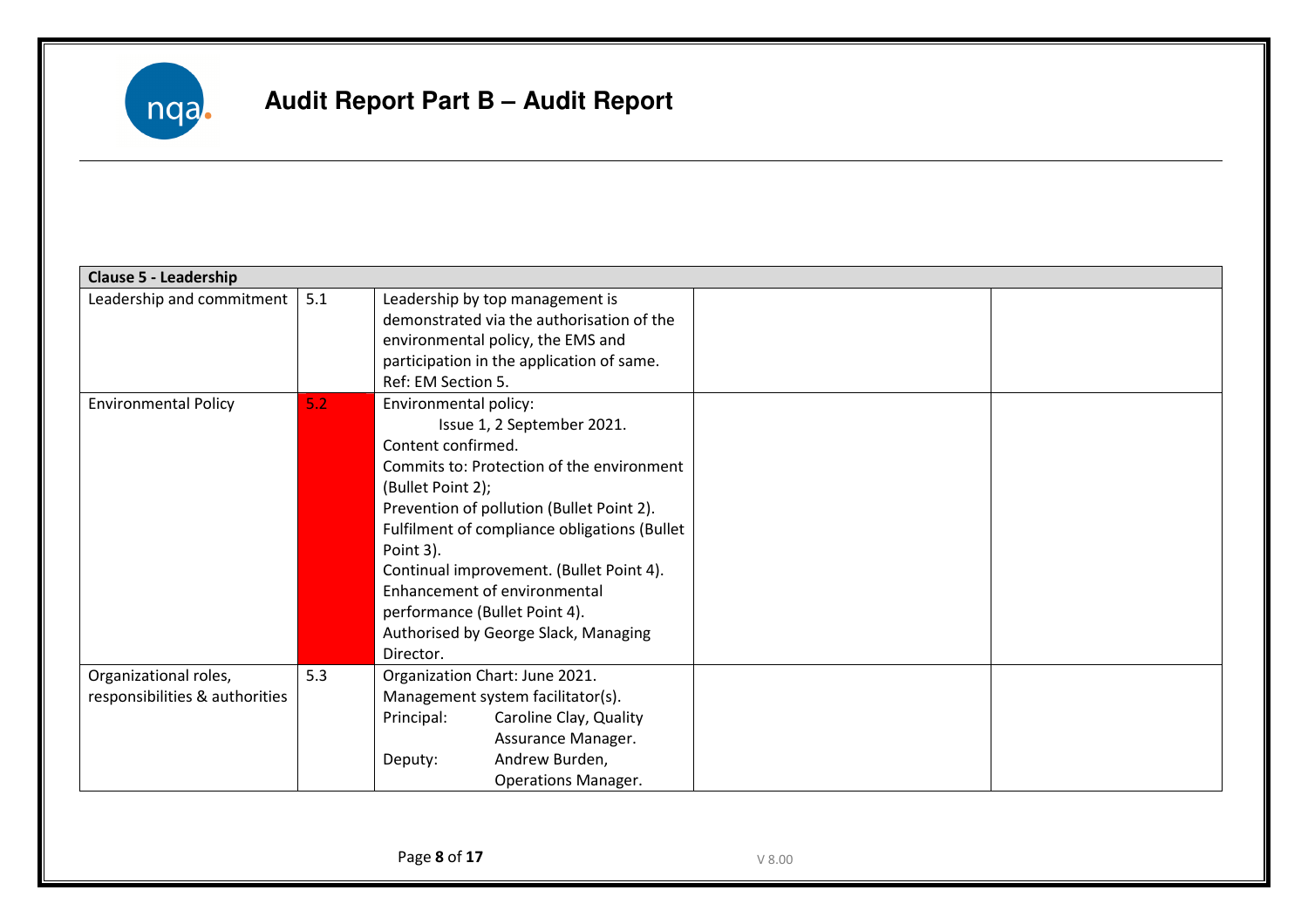

### Summary of clause 5:

 Requirements relating to clause 5 are confirmed as addressed. Process objectives and measures have been defined:

- Objective: Objective: To establish effective leadership.<br>Measure: Involvement in all aspects of the I Involvement in all aspects of the EMS, including management review. • Objective:
- Objective: Ensure the continuing suitability of the environmental policy.<br>Measure: Board review of environmental policy at management review. Board review of environmental policy at management review.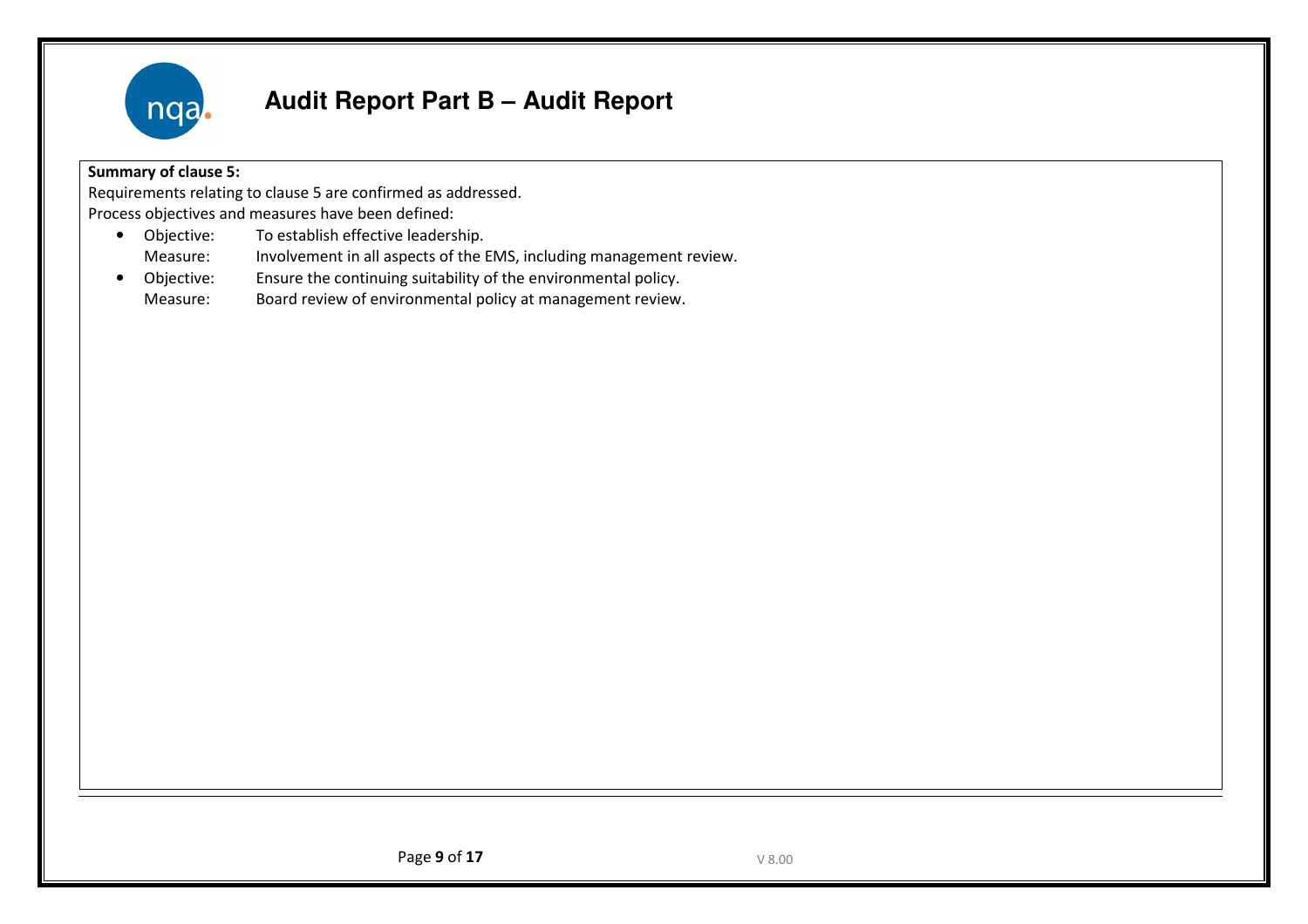

| <b>Clause 6 - Planning</b>    |           |                                           |  |
|-------------------------------|-----------|-------------------------------------------|--|
| Actions to address risks and  | 6.1/6.1.1 | Via Environmental Business Analysis       |  |
| opportunities                 |           | (SWOT format).                            |  |
|                               |           | Initial review: 2 September 2021.         |  |
| <b>Environmental Aspects</b>  | 6.1.2     | Aspects & Impacts register.               |  |
|                               |           | Initial: 2 September 2021.                |  |
| <b>Compliance Obligations</b> | 6.1.3     | <b>Register of Compliance Obligations</b> |  |
|                               |           | Initial review: 2 September 2021.         |  |
| <b>Planning Action</b>        | 6.1.4     | Planning of action occurs at management   |  |
|                               |           | review.                                   |  |
| Environmental objectives &    | 6.2       | Environmental objectives established,     |  |
| planning to achieve them      |           | Together with management programmes       |  |
| Environmental objectives      | 6.2.1     | Four specific environmental objectives    |  |
|                               |           | established for 2022, together with       |  |
|                               |           | process area objectives.                  |  |
|                               |           | Management review refers.                 |  |
|                               |           | Process objectives also established.      |  |
| Planning actions to achieve   | 6.2.2     | Environmental objectives:                 |  |
| environmental objectives      |           | Responsibilities and timescales defined.  |  |
|                               |           | Individual management programmes          |  |
|                               |           | established.                              |  |
| Summary of clause 6.          |           |                                           |  |

### Summary of clause 6:

Requirements relating to clause 6 are confirmed as addressed.

Process objectives and measures have been defined:

- Objective: Objective: Maintain a current and valid environmental aspects listing.<br>Measure: Annual review of aspects listing for continuing applicability Annual review of aspects listing for continuing applicability.
- Objective: Objective: Determination of compliance obligations.<br>
Measure: Annual review of legislation.
	- Annual review of legislation.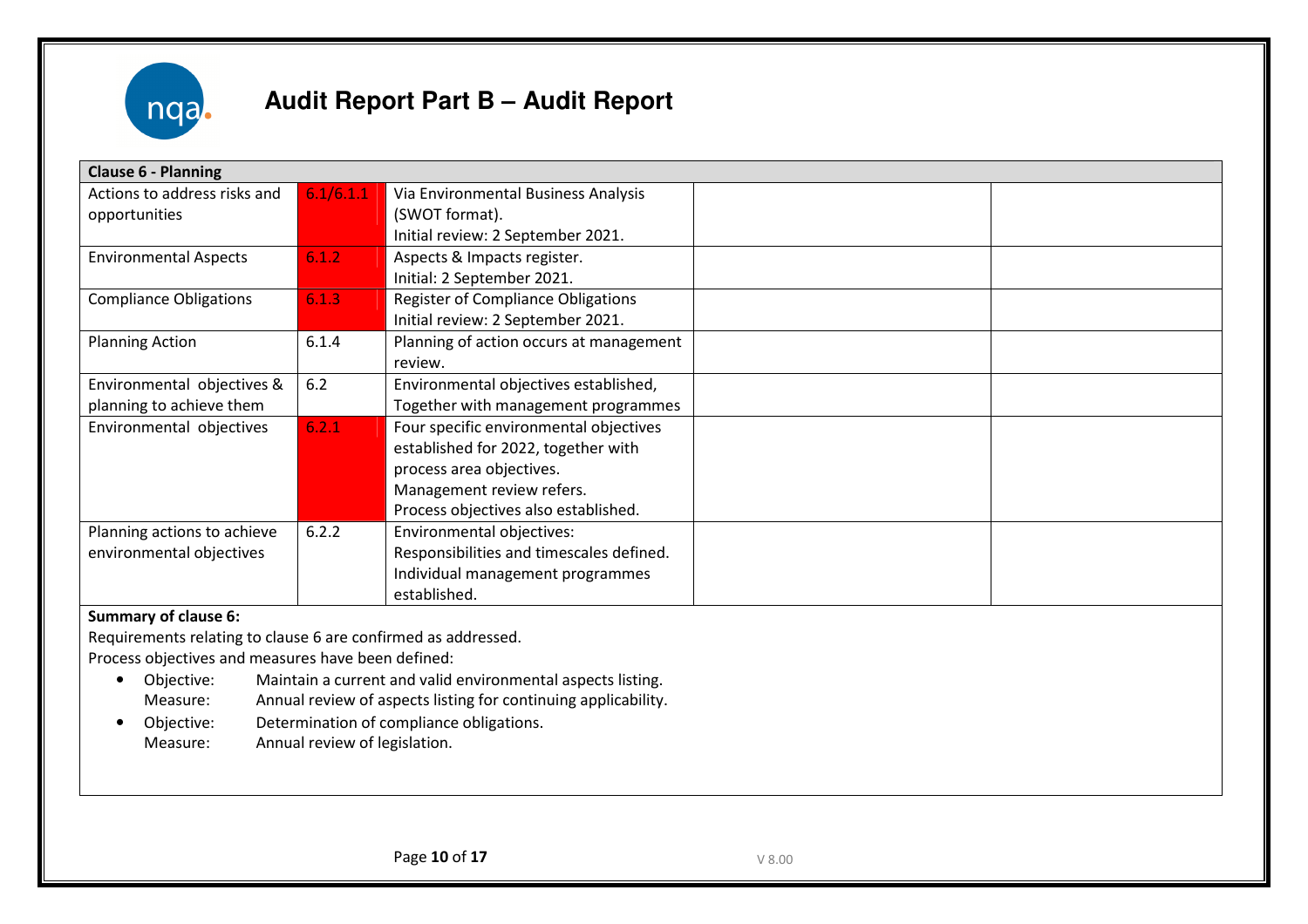

| <b>Clause 7 - Support</b>     |           |                                                                                                                                                                                                                                                                                                                                                                                                                                                                        |  |
|-------------------------------|-----------|------------------------------------------------------------------------------------------------------------------------------------------------------------------------------------------------------------------------------------------------------------------------------------------------------------------------------------------------------------------------------------------------------------------------------------------------------------------------|--|
| Resources                     | 7.1       | Establishment of resource needs.                                                                                                                                                                                                                                                                                                                                                                                                                                       |  |
| Competence                    | 7.2       | Training records.<br>(To be reviewed at stage 2).                                                                                                                                                                                                                                                                                                                                                                                                                      |  |
| Awareness                     | 7.3       | Confidential interviews to be conducted<br>at stage 2.                                                                                                                                                                                                                                                                                                                                                                                                                 |  |
| Communication                 | 7.4/7.4.1 | Internal and external comms.<br>Procedure EP 10 - Communication refers.                                                                                                                                                                                                                                                                                                                                                                                                |  |
| <b>Internal Communication</b> | 7.4.2     | Internal and external comms.<br>Procedure EP 10 - Communication refers.                                                                                                                                                                                                                                                                                                                                                                                                |  |
| <b>External Communication</b> | 7.4.3     | Internal and external comms.<br>Procedure EP 10 - Communication refers.                                                                                                                                                                                                                                                                                                                                                                                                |  |
| Documented Information        | 7.5/7.5.1 | Structure of documented information:<br>Environmental manual.<br>Int:<br>Procedures<br>Operational docs and records.<br>Extl:<br>ISO 14001:2015.<br>Customer contracts.<br>Customer drawings, artwork,<br>copy and concept.<br>Customer specifications.<br>Other documents:<br>HACCP & BRC.<br>Reports (various).<br>Documented information required by:<br>ISO 14001:2015.<br>Operational requirements.<br>Ref: Procedure EP 01: Control of<br>Documents and records. |  |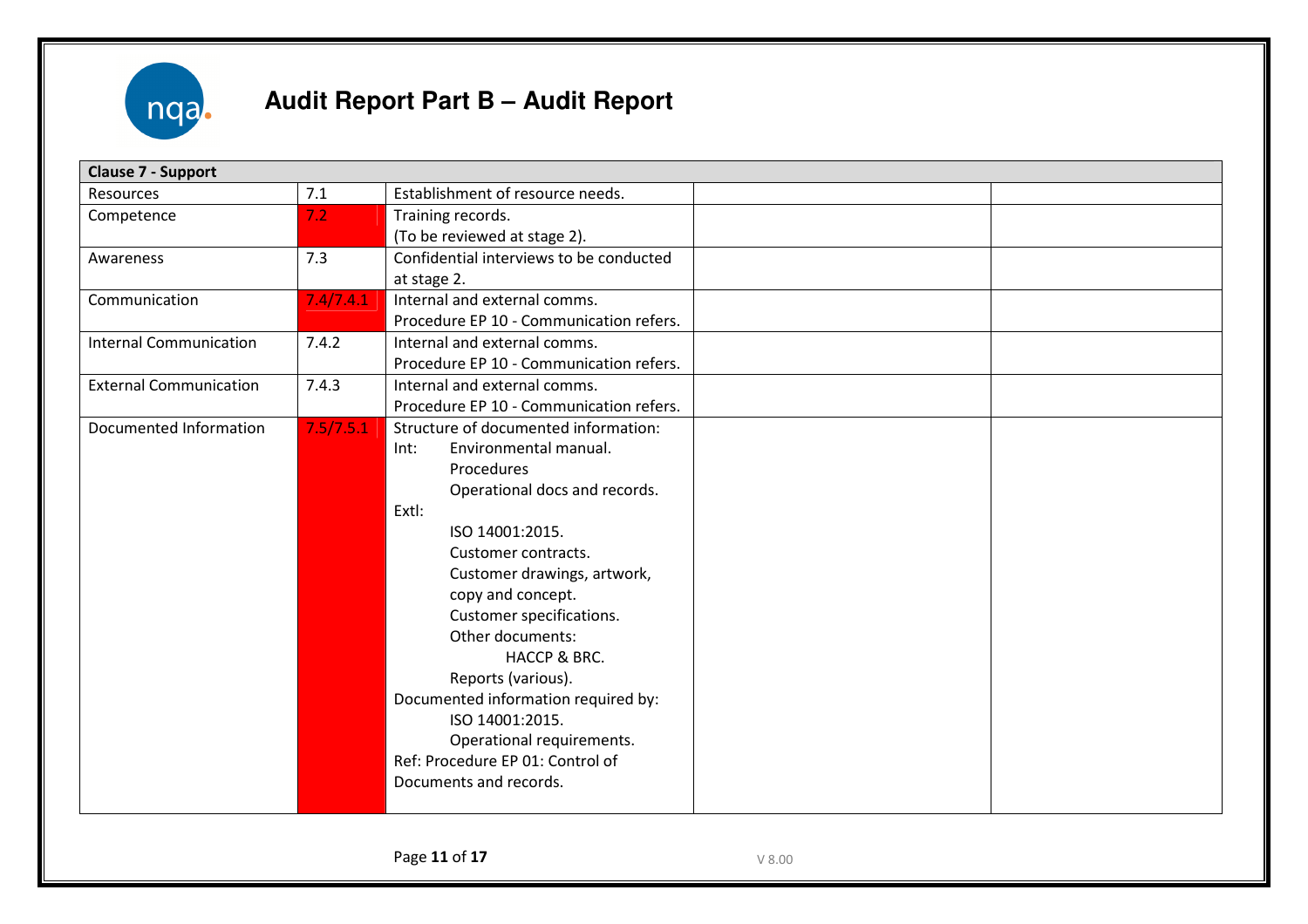

| Creating and Updating                                                                                             | 7.5.2 | Documented information generation and |  |  |
|-------------------------------------------------------------------------------------------------------------------|-------|---------------------------------------|--|--|
|                                                                                                                   |       | amendment as required.                |  |  |
| <b>Control of Documented</b>                                                                                      | 7.5.3 | Controlled via:                       |  |  |
| Information                                                                                                       |       | Ref: Procedure EP 01: Control of      |  |  |
|                                                                                                                   |       | Documents and records.                |  |  |
| <b>Summary of clause 7:</b>                                                                                       |       |                                       |  |  |
| Requirements relating to clause 7 are confirmed as addressed.                                                     |       |                                       |  |  |
| Process objectives and measures have been defined:                                                                |       |                                       |  |  |
| Dissemination of environmental policy and environmental objectives to all staff and subcontractors.<br>Objective: |       |                                       |  |  |
| Record of dissemination<br>Measure:                                                                               |       |                                       |  |  |
| Maintain competence as appropriate to the environmental needs.<br>Objective:                                      |       |                                       |  |  |
| On-going environmental training review, with provision for future training.<br>Measure:                           |       |                                       |  |  |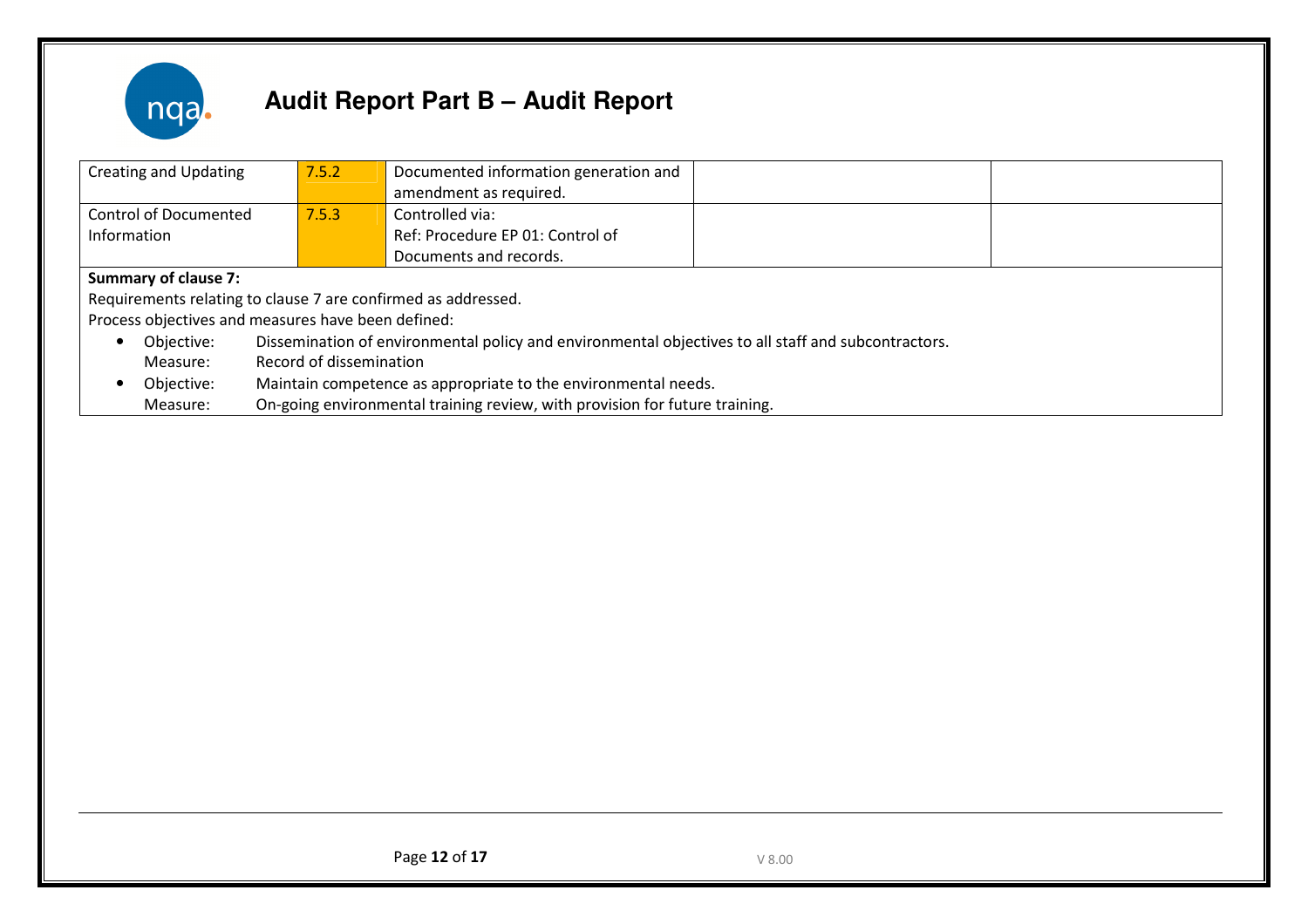

| <b>Clause 8 - Operation</b>                                   |     |                                                                         |  |
|---------------------------------------------------------------|-----|-------------------------------------------------------------------------|--|
| Operational planning and                                      | 8.1 | Operational planning and controls                                       |  |
| control                                                       |     | exercised over the activities are detailed                              |  |
|                                                               |     | in process procedures:                                                  |  |
|                                                               |     | e.g:                                                                    |  |
|                                                               |     | Procedure EP 12:                                                        |  |
|                                                               |     | Waste Management.                                                       |  |
|                                                               |     | Procedure EP 13:                                                        |  |
|                                                               |     | Use of Company Vehicles.                                                |  |
|                                                               |     | Procedure EP 14:                                                        |  |
|                                                               |     | Paper Use.                                                              |  |
|                                                               |     | Procedure EP 15:                                                        |  |
|                                                               |     | Site Checks.                                                            |  |
|                                                               |     | Procedure EP 16:                                                        |  |
|                                                               |     | Use of Chemicals.                                                       |  |
| <b>Emergency Preparedness</b>                                 | 8.2 | Identification of potential emergency                                   |  |
| and Response                                                  |     | situations and incidents - fire and spills                              |  |
|                                                               |     | Procedure EP 08:                                                        |  |
|                                                               |     | Emergency Prep and Response.                                            |  |
|                                                               |     | Procedure EP 17:                                                        |  |
|                                                               |     | Spill Control.                                                          |  |
| <b>Summary of clause 8:</b>                                   |     |                                                                         |  |
| Requirements relating to clause 8 are confirmed as addressed. |     |                                                                         |  |
| Process objectives and measures have been defined:            |     |                                                                         |  |
| Objective:<br>$\bullet$                                       |     | Ensure waste removers are suitably regulated by the Environment Agency. |  |
| Measure:                                                      |     | Maintain documented information relating to waste removers competence.  |  |
| Objective:<br>$\bullet$                                       |     | Generation of emergency response plan to mitigate risk.                 |  |
| Measure:                                                      |     | Periodic review to test emergency systems.                              |  |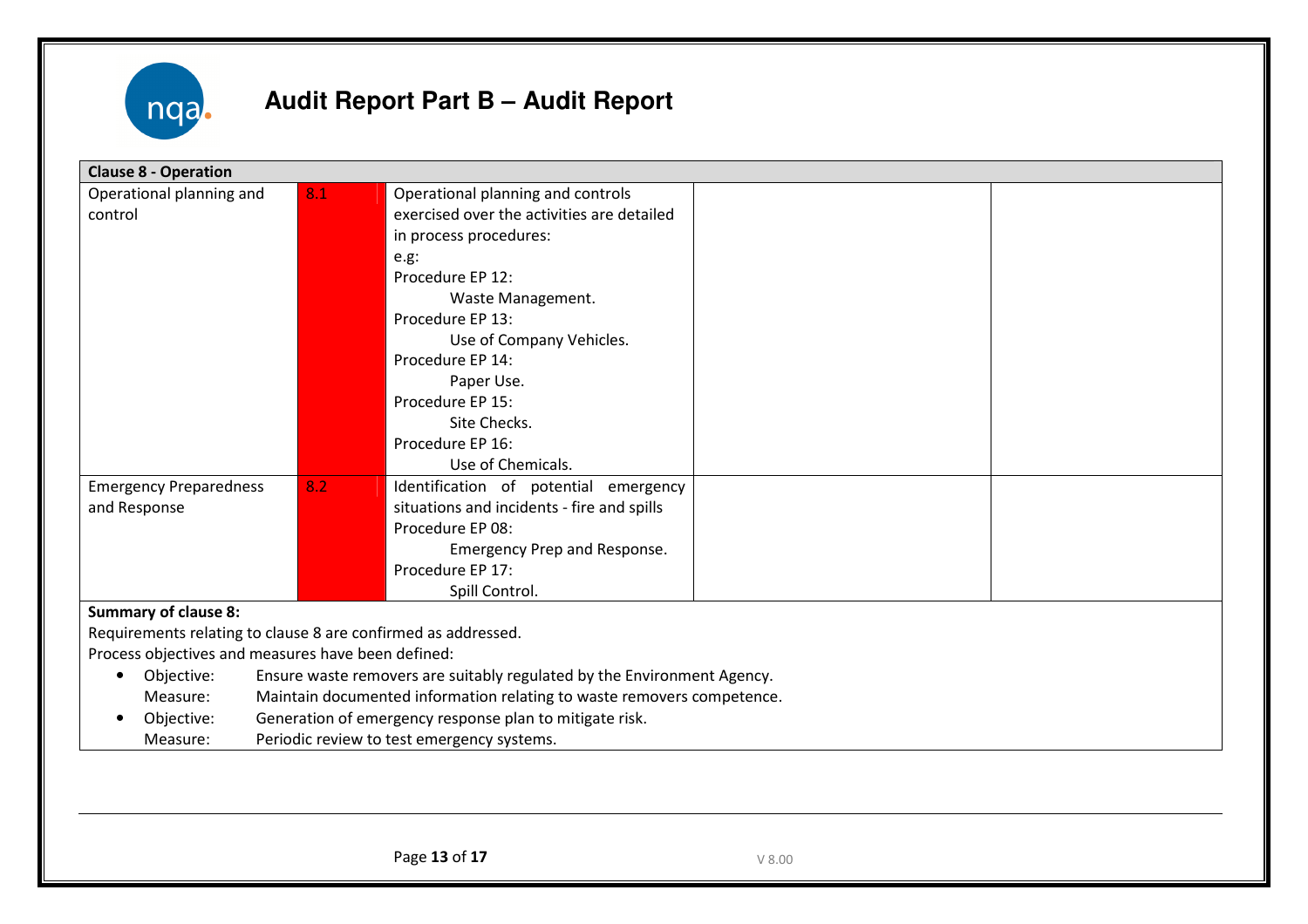

| <b>Clause 9 - Performance evaluation</b> |           |                                            |  |  |  |
|------------------------------------------|-----------|--------------------------------------------|--|--|--|
| Monitoring, measurement,                 | 9.1/9.1.1 | Generation of MMAE data including KPIs as  |  |  |  |
| analysis and evaluation                  |           | appropriate.                               |  |  |  |
| Evaluation of compliance                 | 9.1.2     | Completed on annual basis.                 |  |  |  |
|                                          |           | Initial: 2 September 2021.                 |  |  |  |
|                                          |           | Provision for consideration at management  |  |  |  |
|                                          |           | review confirmed.                          |  |  |  |
| Internal audit                           | 9.2/9.2.1 | Controlled via:                            |  |  |  |
|                                          |           | Proc EP 03: System Review.                 |  |  |  |
|                                          |           | Covers internal & external audit &         |  |  |  |
|                                          |           | management review.                         |  |  |  |
| Internal audit programme                 | 9.2.2     | Full internal audit to ISO 14001:2015.     |  |  |  |
|                                          |           | (Integrated with ISO 9001:2015.)           |  |  |  |
|                                          |           | Ref: Audit E1-2 September 2021.            |  |  |  |
| Management review                        | 9.3       | Controlled via:                            |  |  |  |
|                                          |           | Proc EP 03: System Review.                 |  |  |  |
|                                          |           | Covers internal & external audit &         |  |  |  |
|                                          |           | management review.                         |  |  |  |
|                                          |           | Data input to required agenda as specified |  |  |  |
|                                          |           | by ISO 14001:2015.                         |  |  |  |
|                                          |           | Management review to ISO 14001:2015:       |  |  |  |
|                                          |           | 8 February 2022.                           |  |  |  |
|                                          |           |                                            |  |  |  |
|                                          |           |                                            |  |  |  |
|                                          |           |                                            |  |  |  |
|                                          |           |                                            |  |  |  |
|                                          |           |                                            |  |  |  |
|                                          |           |                                            |  |  |  |
|                                          |           |                                            |  |  |  |
|                                          |           |                                            |  |  |  |
|                                          |           |                                            |  |  |  |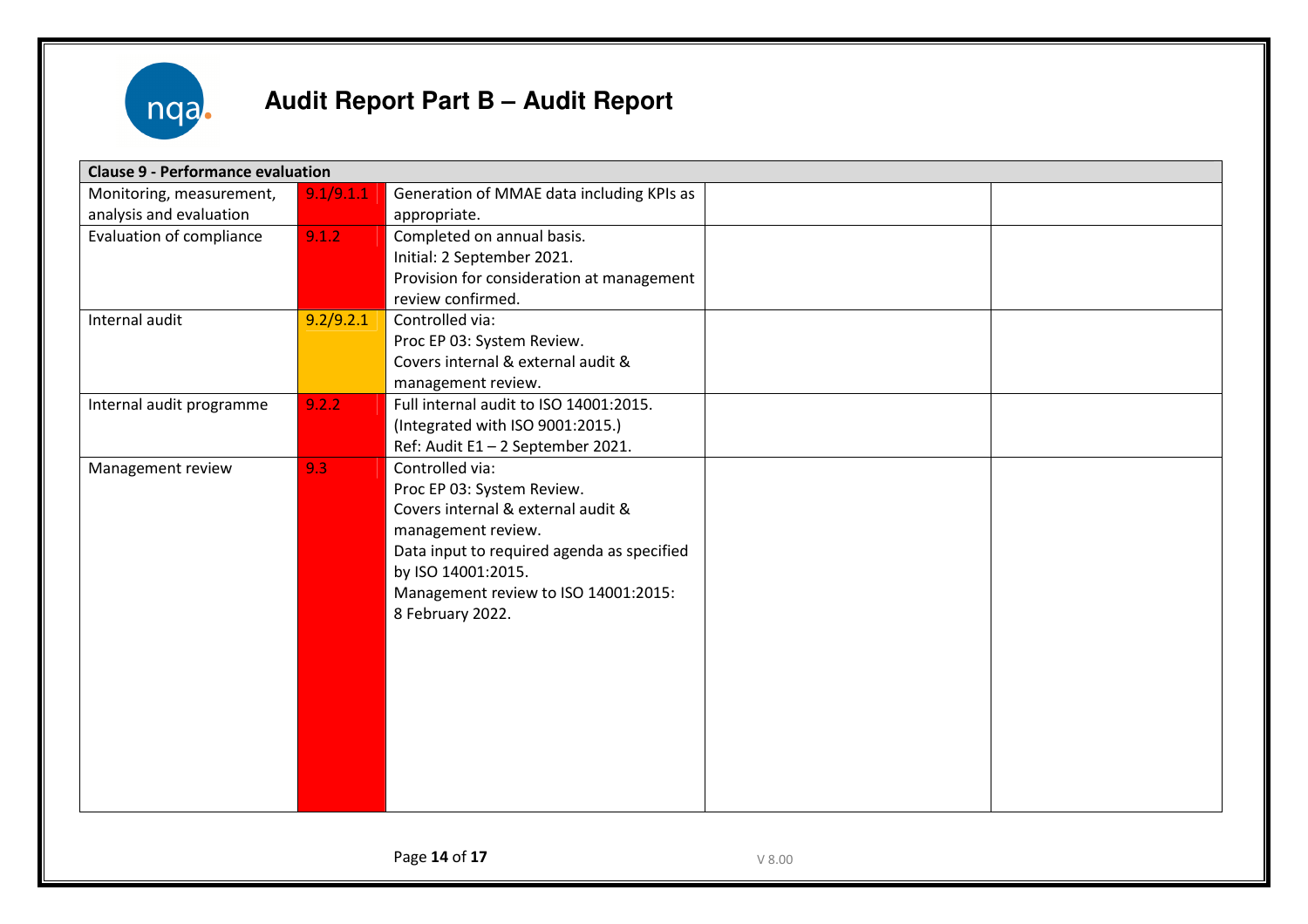

### Summary of clause 9:

Requirements relating to clause 9 are confirmed as addressed.

Process objectives and measures have been defined:

| • Objective: | Internal audit of EMS processes to ascertain compliance status. |
|--------------|-----------------------------------------------------------------|
| Measure:     | Process audit of the EMS.                                       |
| Objective:   | Management review of the EMS to report on compliance status.    |
| Measure:     | Periodic management review by senior management.                |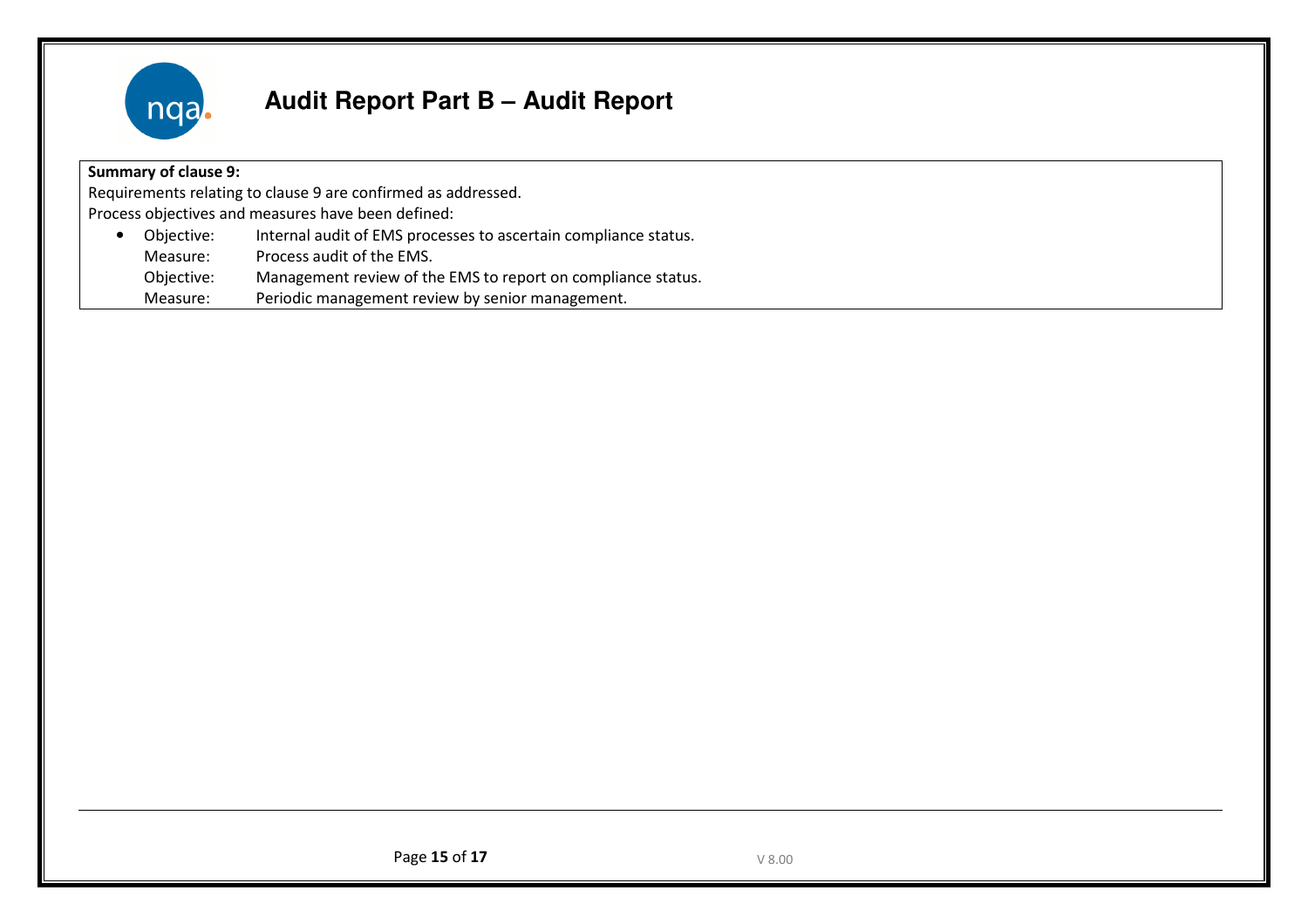

| Clause 10 - Improvement                                        |                                                                                           |                                        |  |  |  |
|----------------------------------------------------------------|-------------------------------------------------------------------------------------------|----------------------------------------|--|--|--|
| General                                                        | 10.1                                                                                      | As follows:                            |  |  |  |
| Nonconformity and                                              | 10.2                                                                                      | Control is via:                        |  |  |  |
| corrective action                                              |                                                                                           | Proc EP 02:                            |  |  |  |
|                                                                |                                                                                           | Non-conformance and corrective action. |  |  |  |
|                                                                |                                                                                           | Nonconformity:                         |  |  |  |
|                                                                |                                                                                           | Identification by internal audit.      |  |  |  |
|                                                                |                                                                                           | Incidents / testing                    |  |  |  |
|                                                                |                                                                                           | Customer complaints.                   |  |  |  |
|                                                                |                                                                                           | Data analysis.                         |  |  |  |
| Continual improvement                                          | 10.3                                                                                      | Risk / opportunity update derived from |  |  |  |
|                                                                |                                                                                           | Business analysis and nonconformity    |  |  |  |
|                                                                |                                                                                           | review.                                |  |  |  |
| <b>Summary of clause 10:</b>                                   |                                                                                           |                                        |  |  |  |
| Requirements relating to clause 10 are confirmed as addressed. |                                                                                           |                                        |  |  |  |
| Process objectives and measures have been defined:             |                                                                                           |                                        |  |  |  |
| Objective:                                                     | Identification and control of environmental nonconformity.                                |                                        |  |  |  |
| Measure:                                                       | Minimisation of environmental NC occurrence through risk analysis, and remediation by CA. |                                        |  |  |  |
| $\bigcap_{n=1}^{\infty}$                                       | Madification and improvement of the FMC as appropriate                                    |                                        |  |  |  |

•Objective: Modification and improvement of the EMS as appropriate.<br>Measure: Periodic review by senior management.

Periodic review by senior management.